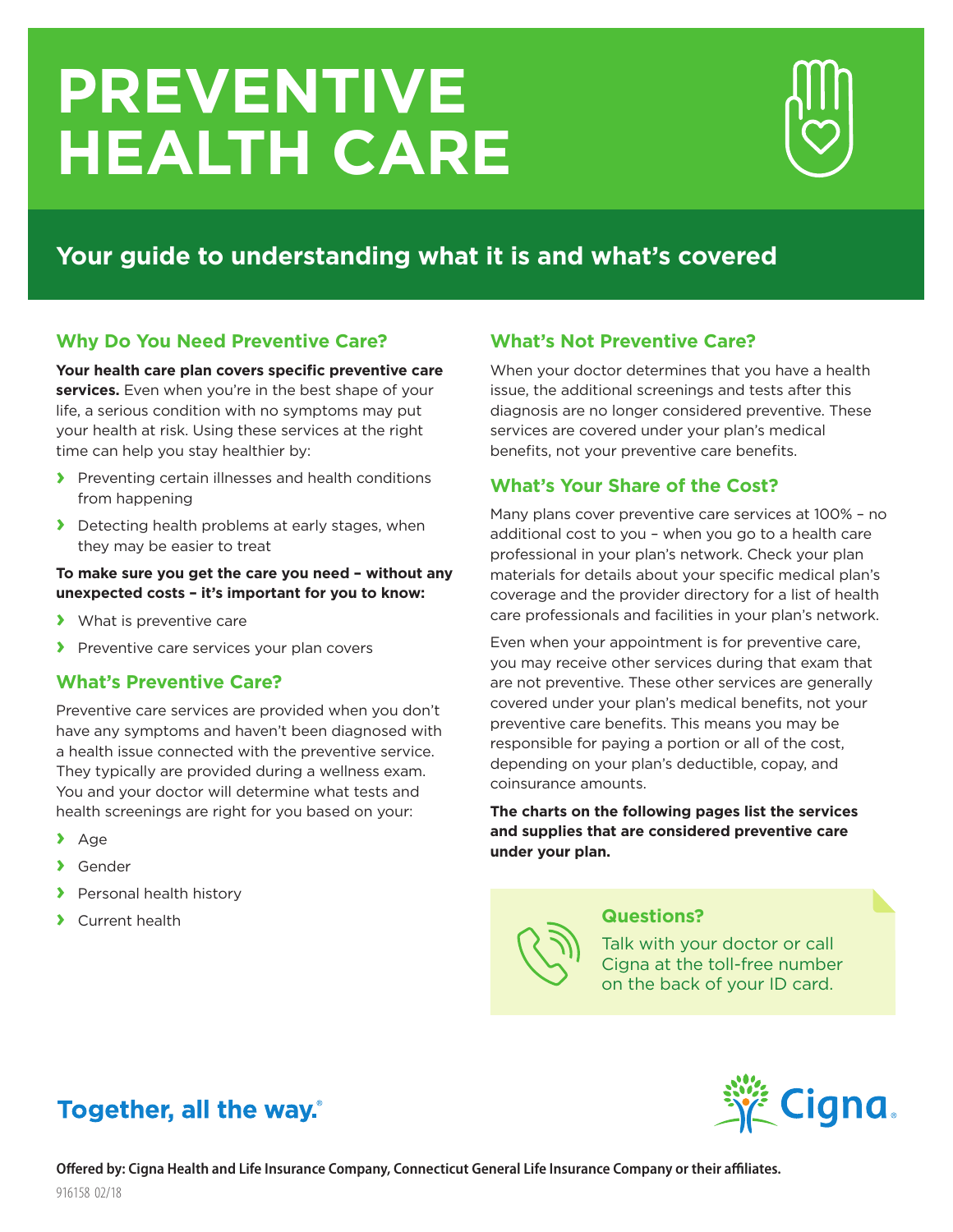### **Wellness exams**

| <b>SERVICE</b>                                                                                                                                                                                                                                               |     | <b>GROUP   AGE, FREQUENCY</b>                                                                                                                                                                                                            |
|--------------------------------------------------------------------------------------------------------------------------------------------------------------------------------------------------------------------------------------------------------------|-----|------------------------------------------------------------------------------------------------------------------------------------------------------------------------------------------------------------------------------------------|
| Well-baby/well-child/well-person exams, including annual<br>well-woman exam (includes height, weight, head circumference, BMI, blood<br>pressure, history, anticipatory guidance, education regarding risk reduction,<br>psychosocial/behavioral assessment) | 981 | • Birth, 1, 2, 4, 6, 9, 12, 15, 18, 24 and 30 months<br>• Additional visit at 2-4 days for infants discharged less than 48 hours after delivery<br>• Ages 3 to 21, once a year<br>• Ages 22 and older, periodic visits as doctor advises |

### **The following routine immunizations are currently designated preventive services**

| <b>SERVICE</b>                                                             | <b>SERVICE</b>           |
|----------------------------------------------------------------------------|--------------------------|
| Diphtheria, Tetanus Toxoids and Acellular Pertussis (DTaP, Tdap, Td)       | Meningococcal (MCV)      |
| Haemophilus influenzae type b conjugate (Hib)                              | Pneumococcal (pneumonia) |
| Hepatitis A (Hep A)                                                        | Poliovirus (IPV)         |
| Hepatitis B (Hep B)                                                        | Rotavirus (RV)           |
| Human papillomavirus (HPV) (age criteria apply depending on vaccine brand) | Varicella (chickenpox)   |
| Influenza vaccine                                                          | Zoster (shingles)        |
| Measles, mumps and rubella (MMR)                                           |                          |

You may view the immunization schedules on the CDC website: **[cdc.gov/vaccines/schedules/](http://www.cdc.gov/vaccines/schedules/)**.

### **Health screenings and interventions**

| <b>SERVICE</b>                                                                                                      | <b>GROUP</b> | <b>AGE, FREQUENCY</b>                                                                                                                                                                                                                                                                                                                                                                                                                                                                                    |
|---------------------------------------------------------------------------------------------------------------------|--------------|----------------------------------------------------------------------------------------------------------------------------------------------------------------------------------------------------------------------------------------------------------------------------------------------------------------------------------------------------------------------------------------------------------------------------------------------------------------------------------------------------------|
| Abnormal blood glucose and type 2 diabetes screening/counseling                                                     |              | Adults ages 40-70 who are overweight or obese                                                                                                                                                                                                                                                                                                                                                                                                                                                            |
| Alcohol misuse/substance abuse screening                                                                            |              | All adults; adolescents age 11-21                                                                                                                                                                                                                                                                                                                                                                                                                                                                        |
| Aspirin to prevent cardiovascular disease and colorectal cancer;<br>or to reduce risk for preeclampsia <sup>1</sup> |              | Adults ages 50-59 with risk factors;<br>Pregnant women at risk for preeclampsia                                                                                                                                                                                                                                                                                                                                                                                                                          |
| Autism screening                                                                                                    |              | 18, 24 months                                                                                                                                                                                                                                                                                                                                                                                                                                                                                            |
| <b>Bacteriuria screening</b>                                                                                        |              | Pregnant women                                                                                                                                                                                                                                                                                                                                                                                                                                                                                           |
| Bilirubin screening (effective on or after 1/1/18 as plans renew)                                                   |              | Newborns before discharge from hospital                                                                                                                                                                                                                                                                                                                                                                                                                                                                  |
| Breast cancer screening (mammogram)                                                                                 |              | Women ages 40 and older, every 1-2 years                                                                                                                                                                                                                                                                                                                                                                                                                                                                 |
| Breast-feeding support/counseling, supplies <sup>2</sup>                                                            |              | During pregnancy and after birth                                                                                                                                                                                                                                                                                                                                                                                                                                                                         |
| Cervical cancer screening (Pap test)<br>HPV DNA test with Pap test                                                  |              | Women ages 21-65, every 3 years<br>Women ages 30-65, every 5 years                                                                                                                                                                                                                                                                                                                                                                                                                                       |
| Chlamydia screening                                                                                                 |              | Sexually active women ages 24 and under and older women at risk                                                                                                                                                                                                                                                                                                                                                                                                                                          |
| Cholesterol/lipid disorders screening <sup>1</sup>                                                                  |              | • Screening of children and adolescents ages 9-11 years and 17-21 years;<br>children and adolescents with risk factors ages 2-8 and 12-16 years<br>• All adults ages 40-75                                                                                                                                                                                                                                                                                                                               |
| Colon cancer screening <sup>1</sup>                                                                                 |              | The following tests will be covered for colorectal cancer screening, ages 50 and older:<br>• Fecal occult blood test (FOBT) or fecal immunochemical test (FIT) annually<br>• Flexible sigmoidoscopy every 5 years<br>· Double-contrast barium enema (DCBE) every 5 years<br>• Colonoscopy every 10 years<br>- Computed tomographic colonography (CTC)/virtual colonoscopy every 5 years -<br>Requires precertification<br>· Stool-based deoxyribonucleic acid (DNA) test (i.e., Coloquard) every 3 years |
| Congenital hypothyroidism screening                                                                                 |              | <b>Newborns</b>                                                                                                                                                                                                                                                                                                                                                                                                                                                                                          |
| Critical congenital heart disease screening                                                                         |              | Newborns before discharge from hospital                                                                                                                                                                                                                                                                                                                                                                                                                                                                  |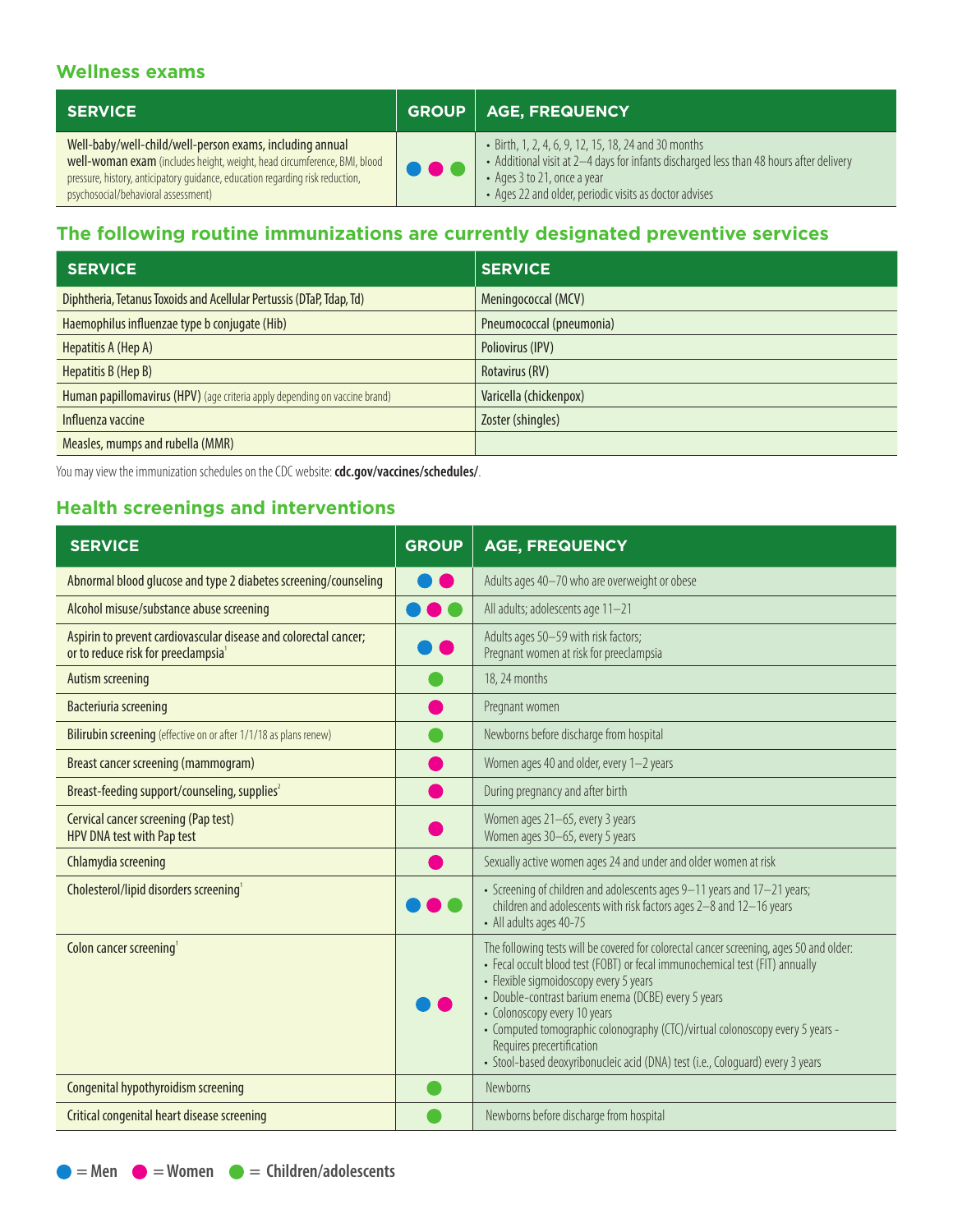### **Health screenings and interventions**

| <b>SERVICE</b>                                                                                                                                                                                                               | <b>GROUP</b> | <b>AGE, FREQUENCY</b>                                                                                                                                                                                  |
|------------------------------------------------------------------------------------------------------------------------------------------------------------------------------------------------------------------------------|--------------|--------------------------------------------------------------------------------------------------------------------------------------------------------------------------------------------------------|
| Contraception counseling/education.<br>Contraceptive products and services <sup>1,3,4</sup>                                                                                                                                  |              | Women with reproductive capacity                                                                                                                                                                       |
| <b>Depression screening</b>                                                                                                                                                                                                  |              | Ages 12-21, All adults, including pregnant and postpartum women                                                                                                                                        |
| Developmental screening                                                                                                                                                                                                      |              | 9, 18, 30 months                                                                                                                                                                                       |
| Developmental surveillance                                                                                                                                                                                                   |              | Newborn, 1, 2, 4, 6, 12, 15, 24 months. At each visit ages 3 to 21                                                                                                                                     |
| Discussion about potential benefits/risk<br>of breast cancer preventive medication <sup>1</sup>                                                                                                                              |              | Women at risk                                                                                                                                                                                          |
| <b>Dental caries prevention</b><br>Evaluate water source for sufficient fluoride; if deficient prescribe oral fluoride1<br>Application of fluoride varnish to primary teeth at time of eruption<br>(in primary care setting) |              | Children older than 6 months<br>Children to age 6 years                                                                                                                                                |
| Domestic and interpersonal violence screening                                                                                                                                                                                |              | All women (adolescent/adult)                                                                                                                                                                           |
| Fall prevention in older adults (physical therapy, vitamin D<br>supplementation <sup>1</sup> )                                                                                                                               |              | Community-dwelling adults ages 65 and older with risk factors                                                                                                                                          |
| Folic acid supplementation <sup>1</sup>                                                                                                                                                                                      |              | Women planning or capable of pregnancy                                                                                                                                                                 |
| Genetic counseling/evaluation and BRCA1/BRCA2 testing                                                                                                                                                                        |              | Women at risk<br>• Genetic counseling must be provided by an independent board-certified<br>genetic specialist prior to BRCA1/BRCA2 genetic testing<br>• BRCA1/BRCA2 testing requires precertification |
| <b>Gestational diabetes screening</b>                                                                                                                                                                                        |              | Pregnant women                                                                                                                                                                                         |
| Gonorrhea screening                                                                                                                                                                                                          |              | Sexually active women age 24 years and younger and older women at risk                                                                                                                                 |
| Hearing screening (not complete hearing examination)                                                                                                                                                                         |              | All newborns by 2 months. Ages 4, 5, 6, 8, 10. Adolescents once between ages 11-14, 15-17<br>and 18-21 (effective on or after 2/1/18 as plans renew)                                                   |
| Healthy diet and physical activity counseling                                                                                                                                                                                |              | Ages 6 and older - to promote improvement in weight status; Overweight or obese adults<br>with risk factors for cardiovascular disease                                                                 |
| Hemoglobin or hematocrit                                                                                                                                                                                                     |              | 12 months                                                                                                                                                                                              |
| <b>Hepatitis B screening</b>                                                                                                                                                                                                 |              | Pregnant women; adolescents and adults at risk                                                                                                                                                         |
| <b>Hepatitis C screening</b>                                                                                                                                                                                                 |              | Adults at risk; one-time screening for adults born between 1945 and 1965                                                                                                                               |
| High blood pressure screening (outside clinical setting) $^2$                                                                                                                                                                |              | Adults ages 18 and older without known high blood pressure                                                                                                                                             |
| HIV screening and counseling                                                                                                                                                                                                 |              | Pregnant women; adolescents and adults 15 to 65 years; younger adolescents and older<br>adults at risk; sexually active women (adolescent/adult), annually                                             |
| Iron supplementation <sup>1</sup>                                                                                                                                                                                            |              | 6-12 months for children at risk                                                                                                                                                                       |
| Lead screening                                                                                                                                                                                                               |              | 12, 24 months                                                                                                                                                                                          |
| <b>Lung cancer screening</b> (low-dose computed tomography)                                                                                                                                                                  |              | Adults ages 55 to 80 with 30 pack-year smoking history, and currently smoke, or have quit<br>within the past 15 years. Computed tomography requires precertification.                                  |
| Metabolic/hemoglobinopathies (according to state law)                                                                                                                                                                        |              | Newborns                                                                                                                                                                                               |
| Obesity screening/counseling                                                                                                                                                                                                 |              | Ages 6 and older, all adults                                                                                                                                                                           |
| Oral health evaluation/assess for dental referral                                                                                                                                                                            |              | 6, 9 months. Ages 12 months, 18 months-6 years for children at risk                                                                                                                                    |
| Osteoporosis screening                                                                                                                                                                                                       |              | Age 65 or older (or under age 65 for women with fracture risk as determined by Fracture Risk<br>Assessment Score). Computed tomographic bone density study requires precertification                   |
| <b>PKU</b> screening                                                                                                                                                                                                         |              | Newborns                                                                                                                                                                                               |